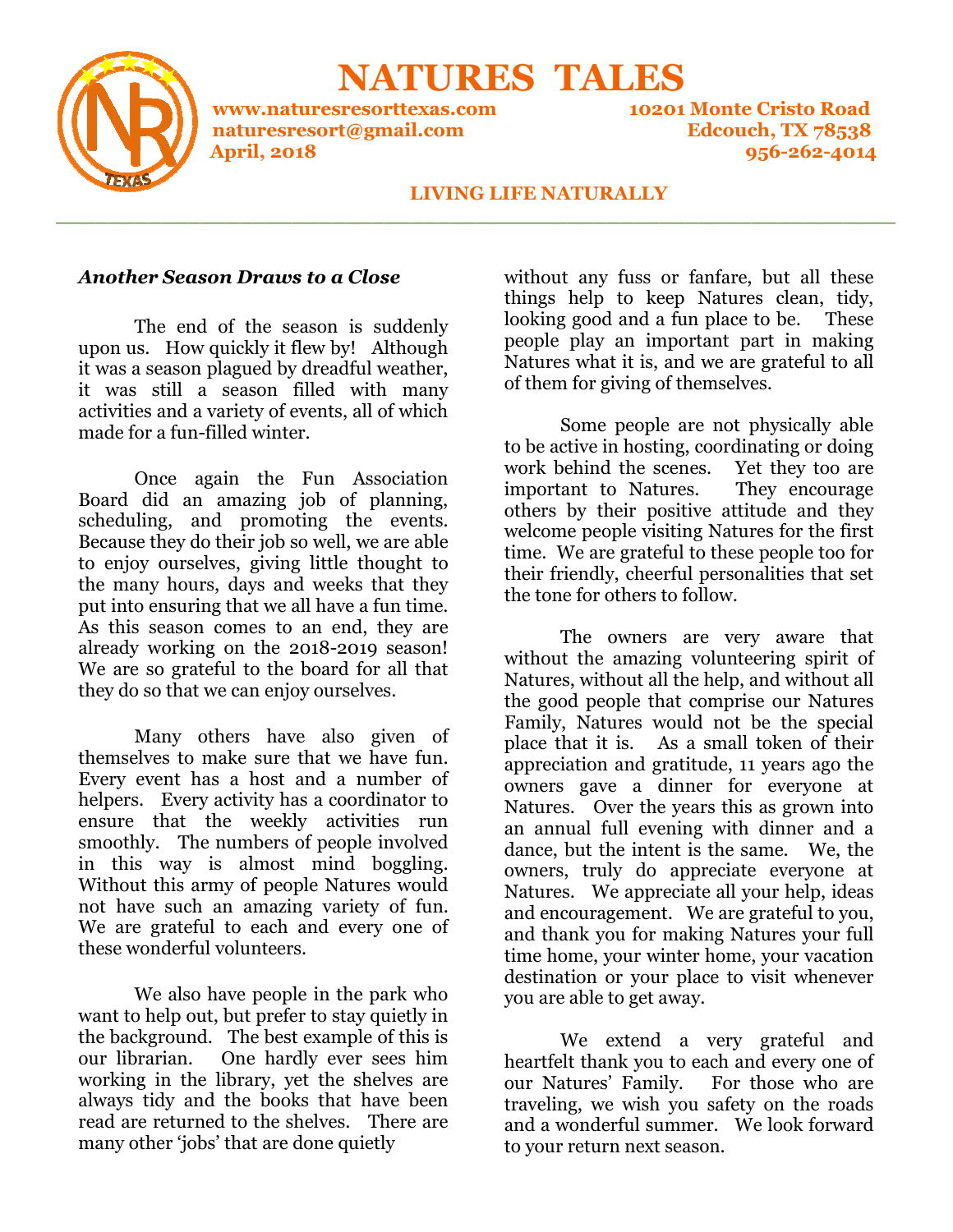## *Tidbits from Cally, Natures' Proud Cat*

 What a super busy month we have had! How is one little cat supposed to cover all the special activities we had? I'll do my best, so here goes:



- Sue & Rainy and all their helpers had an enormous task carting all the items to the clubhouse for the Spring Garage Sale, and then sorting them and marking them. Then after a very successful sale day in the clubhouse all the remaining items were taken out to Monte Cristo Road for the outside sale. Many thanks to everyone who helped, who donated items and who bought items. The combined effort totaled \$1,632.35 which will be used to fund other activities. What a great job! Sue & Rainy and all their helpers had<br>an enormous task carting all the<br>items to the clubhouse for the Spring<br>Garage Sale, and then sorting them<br>and marking them. Then after a very
- We had another successful blood drive, the last of the season. 22 people signed up, there were no deferrals, and three people gave double reds, making a total of 25 units of life saving blood. When one of the donors was thanked he said "I just sat there!" Perhaps think about that for next year, and consider joining the blood drives next season. Thanks to Ken who organizes the blood drives and everyone who signed up to donate.
- Natures Family Video was once again enjoyed by many. Photos set to music showing members of our Natures family as children, going on to adulthood. A few were easy to recognize, but most took a while

Thank you Ruthi for putting this this together for us. before we knew who they were.

- Another Days For Girls workshop was a busy afternoon for all who came to came to help with this outreach program. program. Many thanks to Pam and her crew for turning a workday into a fun time of helping others.
- Dr. Lin, a well known dermatologist in the valley, again came to Natures in Natures to talk to us about various forms of skin cancer and how to recognize it. skin cancer and how to recognize it.<br>His past talks have been instrumental in members of our Natures family recognizing suspect areas on their skin, thereby getting early treatment before it spread. We are grateful to him for taking the time to visit with us.
- The Spring Craft Fair was a successful event, and again reminded us of what talent we have within the park. Thanks to Jay and Lee for organizing Jay and Lee for organizing the event and to all the vendors who gave us the opportunity to purchase purchase beautiful and unique gifts.
- is **From Cally,** before when hey well the set and the set and the set and the set and the set and set and the set and the set and the set and the set and the set of the dones in the set of the set of the set of the set of beautiful and unique gifts.<br>• Did you see how amazing the clubhouse looked for the Appreciation Dinner and Dance? Cat Cat and her helpers did an her helpers amazing job with the wall and hanging decorations and Phyllis and her helper provided beautiful fresh flower arrangements for the tables. Many other people were involved in other people were involved in<br>ensuring that the evening went smoothly. Richard was at the top of the totem pole overseeing everything, but many others were involved in setting up, serving, and cleaning up. setting up, serving, and cleaning up.<br>A big thank you to everyone who looked